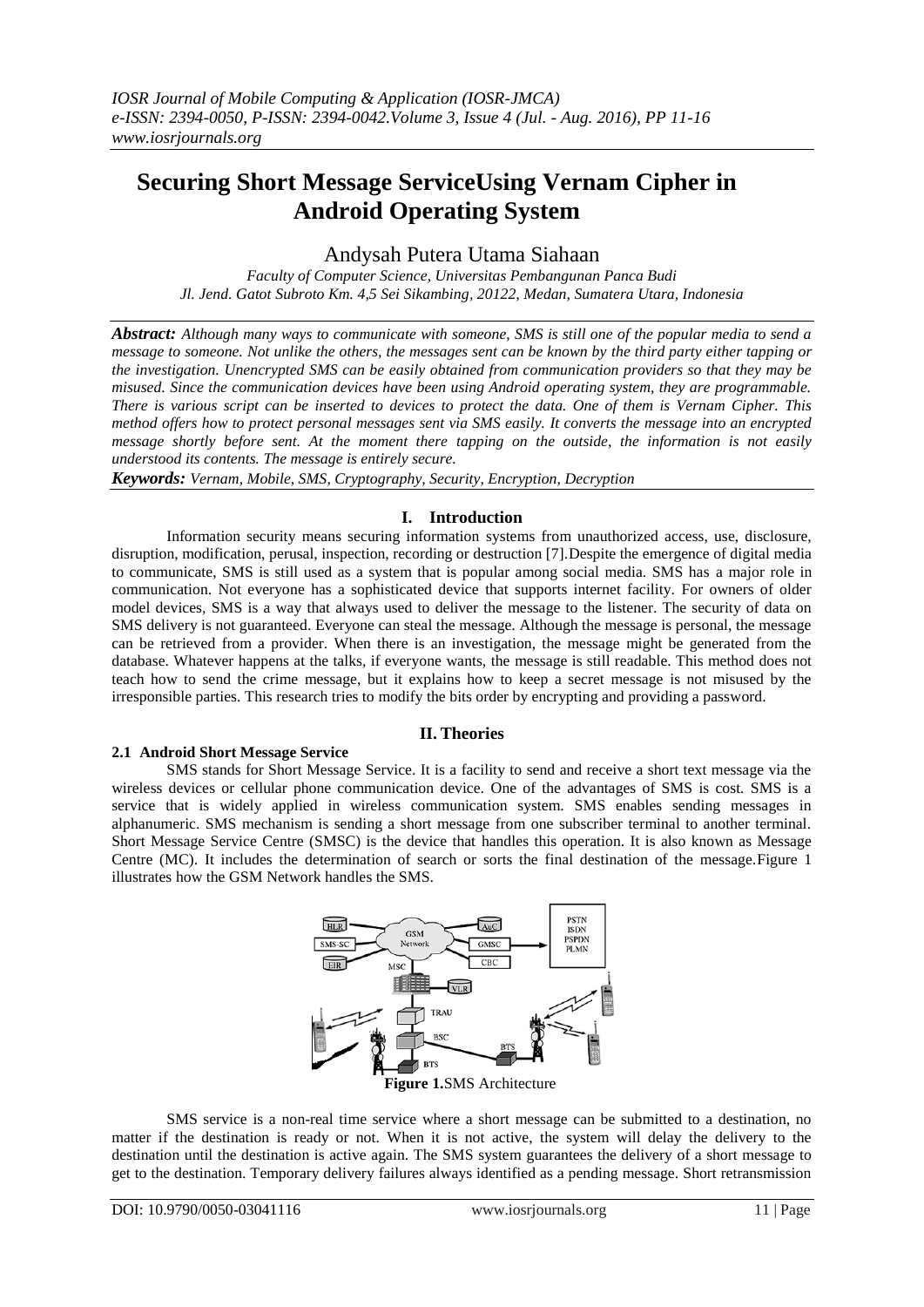message will always be possible unless the applicable rules that the short message has exceeded a certain limit should be removed and otherwise failed to send.

In Android Operating System, we can use SMSManager API or devices Built-in SMS application to send SMS. However, it uses a phone number system to find people and send them a message. SMS using the conventional phone is similar to using the Android one. The difference is that the Android phone is programmable. We can build a script to monitor the activity of the phone or maybe we can filter the SMS content which is delivered to the inbox. The Android SMS is more flexible than the predecessor. We can attach them to the function that we wish such as auto send, block, and many other functions.



**Figure 2.** SMS Interception

There are many attacks possible to SMS [2]. Figure 2 shows how the SMS can be attacked in the air. Since SMS is wireless signal, everyone can intercept the signal and turn into the original information.

## **2.2 Vernam Cipher**

The data security is the most significant issue in networking problem. A specific cryptography algorithm must protect the data to maintain the integrity. One of them is Vernam Cipher. It produces the ciphertext by doing modulo in its bits. Every character is turned into an 8-bit binary and converted into cipher bits. The SMS will work if combined with this algorithm. In producing the ciphertext, we must provide a key to keeping the ciphertext unbreakable. Vernam Cipher uses a very simple formula as showed next.

|  | $CT = PT \oplus Key$ | (1) |  |
|--|----------------------|-----|--|
|--|----------------------|-----|--|

$$
PT = CT \oplus Key \tag{2}
$$

Where:

| CТ  | bit of aftercode message |
|-----|--------------------------|
| PТ  | bit of original message  |
| Key | bit of password          |

PT is filled with the bit of the plaintext. For example, the character "A" is 65 where the binary is 01000001. To produce the ciphertext, it performs an 8-time looping. It carries out from bit 1 to bit 8. Every bit is calculated. Formula 1 and 2 are identical. They are using the same technique to manipulate the bits. XOR is used to encrypt and decrypt the bit.



Vernam uses XOR operation to produce the ciphertext. The resulting bit "1" if the input bits are different while "0" if they are same. Figure 3 shows the result of the bit operation. It describes how the set of binary (A) are encrypted (G) and return to plain binary back.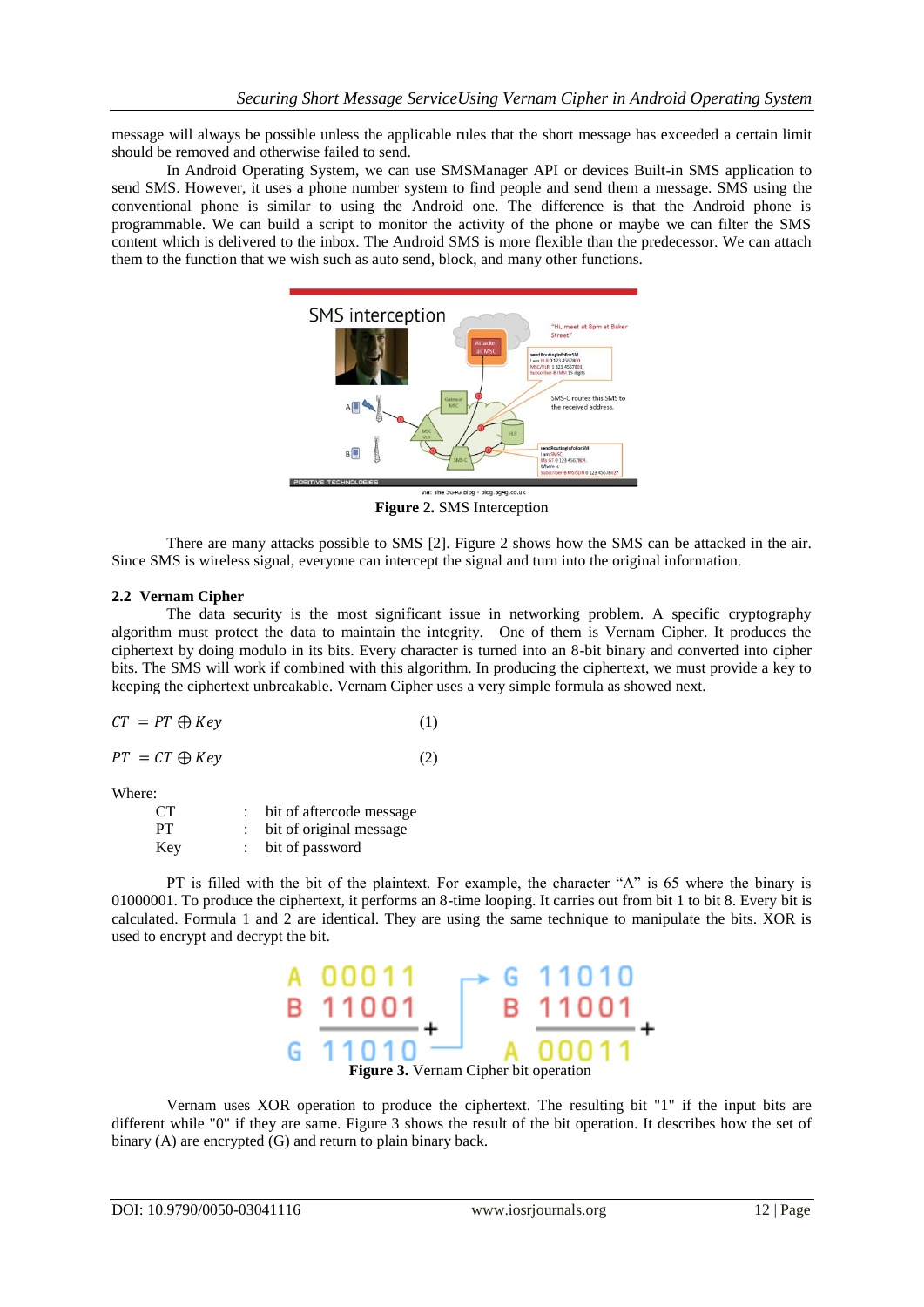# **III. Proposed Work**

SMS sent will be forwarded to a cellular provider. GSM network will search for the destination number and then send the message to the number. When the message arrives at the destination, the number sends an acknowledgment back to the operator. This research proposes the method encrypts the message before broadcasted. The message must be encrypted when the user has finished typing the content. By encrypting the message, it is hard to convert it back without knowing the algorithm and password used before. The attacker must know at least some of the plaintext character.



**Figure 4.** GSM encryption and decryption

Figure 4 describes the flow of sending and receiving a message. It must be encrypted before sent to a destination and must be decrypted as well when receiving it. When the message is in the air, it is entirely secure. Every attacker can steal the information, but they will have got nothing since the message is encrypted.

## **IV. Interface Design**

The interface is designed to put the application in the mobile system. Figure 5 shows the home screen of the application. The display consists of the message, password, phone number text boxes and three buttons of command buttons. The application is build by using Basic4Android version 4. It is a very familiar interface to construct the Android application. We can build either using the designer mode or even generating a toolbox script.

| $V_{\begin{subarray}{l} \epsilon \end{subarray}}$ $V_{\begin{subarray}{l} \epsilon \end{subarray}}$ |         |      |  |  |  |  |  |  |
|-----------------------------------------------------------------------------------------------------|---------|------|--|--|--|--|--|--|
| Password                                                                                            |         |      |  |  |  |  |  |  |
| Phone                                                                                               |         |      |  |  |  |  |  |  |
| Encrypt                                                                                             | Decrypt | Send |  |  |  |  |  |  |

**Figure 5.** Vernam Cipher SMS display

## **V. Software Testing**

Now we test the apps with serveral characters. Assume we have "**Hello, My Name is Andysah Putera Utama Siahaan**". Figure 6 explains that the input characters are put in the message box.

|                                                   |               | Vernar <b>tMS</b> |  |  |  |  |  |  |
|---------------------------------------------------|---------------|-------------------|--|--|--|--|--|--|
| Hello, My name is Andysah Putera Utama<br>Siahaan |               |                   |  |  |  |  |  |  |
|                                                   |               |                   |  |  |  |  |  |  |
| Password                                          | Keysha        |                   |  |  |  |  |  |  |
| Phone                                             | +618566071111 |                   |  |  |  |  |  |  |
| Encrypt                                           | Decrypt       | Send              |  |  |  |  |  |  |

**Figure 6.** Initial input (message, password and phone number)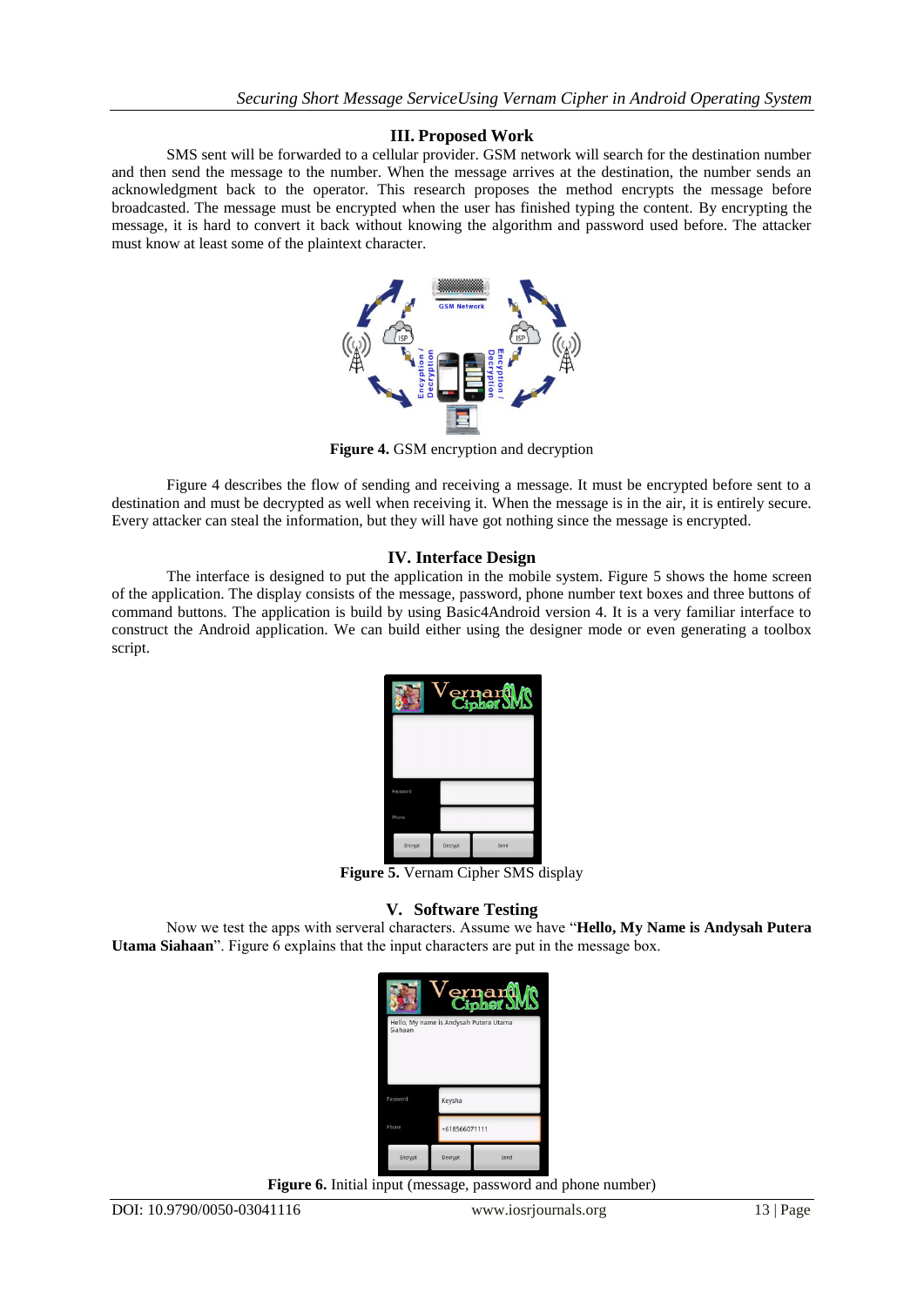There are two more input boxes such as password and phone number. The password is a set of characters provided to protect the encryption. It is used to decrypting the message back to plain text after it has arrived at the destination. The phone number is the destination itself.



**Figure 7.** Encrypted Message

After the Encrypt Button is pressed, the algorithm converts the plain text into cipher text by using the separated password provided earlier. Figure 7 shows the message box is showing the illegible characters. Some of them are illustrated like boxes. Separate applications do not show the same shape. Pressing the Decrypt Button will get the text back to its original information. When the text is in a cipher mode, the Send Button is to send the message to the destination number. Both participants must have the same applications to communicate each other. Otherwise, the receiver will not understand the word that has been displayed.

# **VI. Evaluation**

Let's take a look at the previous example. Tabel 1 is some of the plaintext ASCII code.

| Table 1. Plaintext ASCII code  |             |     |     |  |  |    |   |              |  |  |
|--------------------------------|-------------|-----|-----|--|--|----|---|--------------|--|--|
|                                | e           |     |     |  |  |    | м |              |  |  |
| 72                             | 101         | 108 | 108 |  |  | 32 |   | $\mathbf{1}$ |  |  |
| <b>Table 2. Key ASCII code</b> |             |     |     |  |  |    |   |              |  |  |
|                                | a<br>e<br>e |     |     |  |  |    |   |              |  |  |

Table 2 is the code of the key. The key is repeated until the length of the plaintext is met. Formula 1 is to encrypt the plaintext into the ciphertext. To reconstruct it back to the plaintext, we can apply Formula 2.

75 101 121 115 104 97 75 101 121

## The encryption calculation:

| CT[1]     | $=$ PT[1] $\oplus$ K[1]<br>$= 72 \oplus 75$<br>$\mathcal{E}$<br>$=$ |
|-----------|---------------------------------------------------------------------|
| CT[2]     | $=$ PT[2] $\oplus$ K[2]<br>$= 101 \oplus 101$<br>0<br>$=$           |
| CT[3]     | = $PT[3] \oplus K[3]$<br>$= 108 \oplus 121$<br>$= 21$               |
| CT[4]     | $=$ PT[4] $\bigoplus K[4]$<br>$= 108 \oplus 115$<br>$= 31$          |
| $CT[5] =$ | $PT[5] \oplus K[5]$                                                 |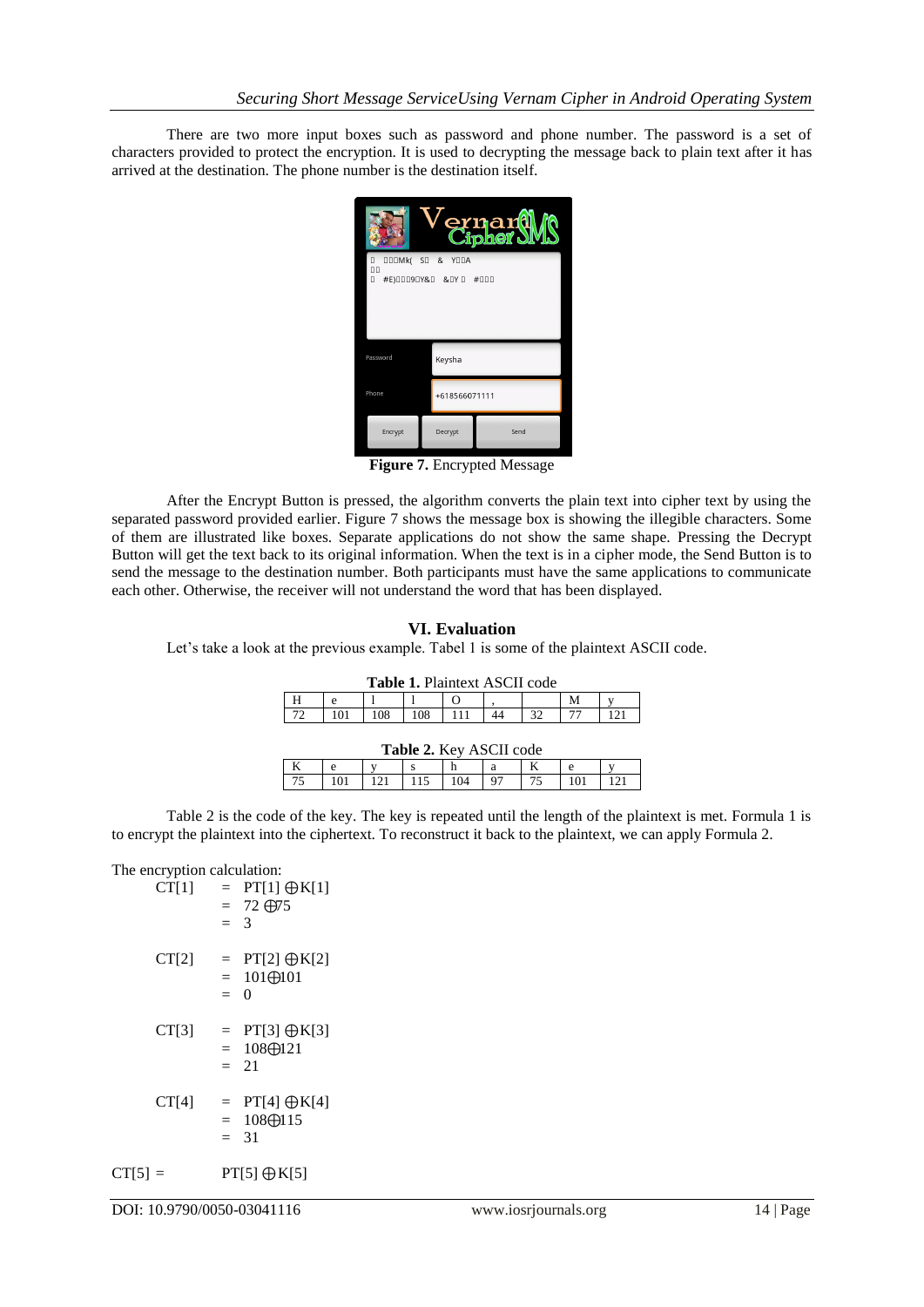|              | $= 111 \oplus 104$<br>$= 7$                                           |
|--------------|-----------------------------------------------------------------------|
| CT[6]        | $PT[6] \oplus K[6]$<br>$=$<br>44 <del>100</del> 7<br>$=$<br>77<br>$=$ |
| CT[7]        | $PT[7] \oplus K[7]$<br>$=$<br>$= 32 \oplus 75$<br>107<br>$=$          |
| CT[8]<br>$=$ | $PT[8] \oplus K[8]$<br>$=$<br>77⊕101<br>$=$<br>40                     |
| CT[9]<br>$=$ | $PT[9] \oplus K[9]$<br>$=$<br>$121 \bigoplus 121$<br>$=$<br>0         |

After the above calculation, the ciphertext is obtained. There are several characters are illegible. It shows on the screen. The ASCII  $0 - 31$  are usually unprinted. They are marked as or any other character. The ASCII  $32 - 127$  are printed and primarily used. The ASCII  $128 - 255$  are the extended characters that show like symbols. Table 3 shows the result after being encrypted.

| <b>Table 3. Ciphertext ASCII code</b> |  |
|---------------------------------------|--|
|                                       |  |

| <b>Table 9:</b> Cipherent Tibert code |  |  |  |  |  |  |  |
|---------------------------------------|--|--|--|--|--|--|--|
|                                       |  |  |  |  |  |  |  |
|                                       |  |  |  |  |  |  |  |

| . .<br>$\overline{PT}$  |                 | omprete process or      |                  | "<br>$\overline{\mathbf{C}\mathbf{T}}$ | $\mathsf{u}_\mathsf{P}$ |
|-------------------------|-----------------|-------------------------|------------------|----------------------------------------|-------------------------|
|                         | A               | Key                     | $\mathbf A$      |                                        | A                       |
| H                       | 72              | K                       | 75               |                                        | 3                       |
| e                       | 101             | e                       | 101              |                                        | $\overline{0}$          |
| $\mathbf{1}$            | 108             | y                       | 121              |                                        | 21                      |
| $\mathbf{1}$            | 108             | S                       | $\overline{115}$ |                                        | $\overline{31}$         |
| $\overline{0}$          | 111             | h                       | 104              |                                        | $\overline{7}$          |
| ,                       | 44              | a                       | 97               | M                                      | 77                      |
|                         | 32              | K                       | $\overline{75}$  | k                                      | 107                     |
| M                       | 77              | e                       | 101              | $\overline{(\ }$                       | 40                      |
| y                       | 121             | y                       | 121              |                                        | $\boldsymbol{0}$        |
|                         | 32              | S                       | 115              | S                                      | 83                      |
| N                       | 78              | h                       | 104              | &                                      | 38                      |
| a                       | 97              | $\rm{a}$                | 97               |                                        | $\boldsymbol{0}$        |
| m                       | 109             | K                       | $\overline{75}$  | &                                      | 38                      |
| e                       | 101             | e                       | 101              |                                        | $\boldsymbol{0}$        |
|                         | 32              | y                       | 121              | Ÿ                                      | 89                      |
| $\overline{i}$          | 105             | $\mathbf s$             | 115              |                                        | 26                      |
| $\overline{\mathbf{s}}$ | 115             | h                       | 104              |                                        | 27                      |
|                         | 32              | $\rm{a}$                | 97               | A                                      | 65                      |
| A                       | 65              | K                       | $\overline{75}$  |                                        | 10                      |
| n                       | 110             | e                       | 101              |                                        | 11                      |
| d                       | 100             | y                       | 121              |                                        | 29                      |
| y                       | 121             | $\overline{\mathbf{s}}$ | 115              |                                        | $\overline{10}$         |
| $\mathbf s$             | 115             | h                       | 104              |                                        | $\overline{27}$         |
| a                       | $\overline{97}$ | $\mathbf a$             | 97               |                                        | $\overline{0}$          |
| h                       | 104             | K                       | 75               | #                                      | 35                      |
|                         | 32              | e                       | 101              | $\overline{E}$                         | 69                      |
| P                       | 80              | y                       | 121              | $\mathcal{E}$                          | 41                      |
| u                       | 117             | $\overline{\mathbf{s}}$ | 115              |                                        | $\overline{6}$          |
| t                       | 116             | h                       | 104              |                                        | 28                      |
| e                       | 101             | $\mathbf a$             | 97               |                                        | $\overline{\mathbf{4}}$ |
| r                       | 114             | K                       | 75               | 9                                      | 57                      |
| $\mathbf a$             | 97              | e                       | 101              |                                        | $\overline{4}$          |
|                         | $\overline{32}$ | y                       | 121              | $\overline{Y}$                         | 89                      |
| $\overline{U}$          | $\overline{8}5$ | S                       | 115              | &                                      | 38                      |
| t                       | $11\bar{6}$     | h                       | 104              |                                        | 28                      |
|                         |                 |                         |                  |                                        |                         |